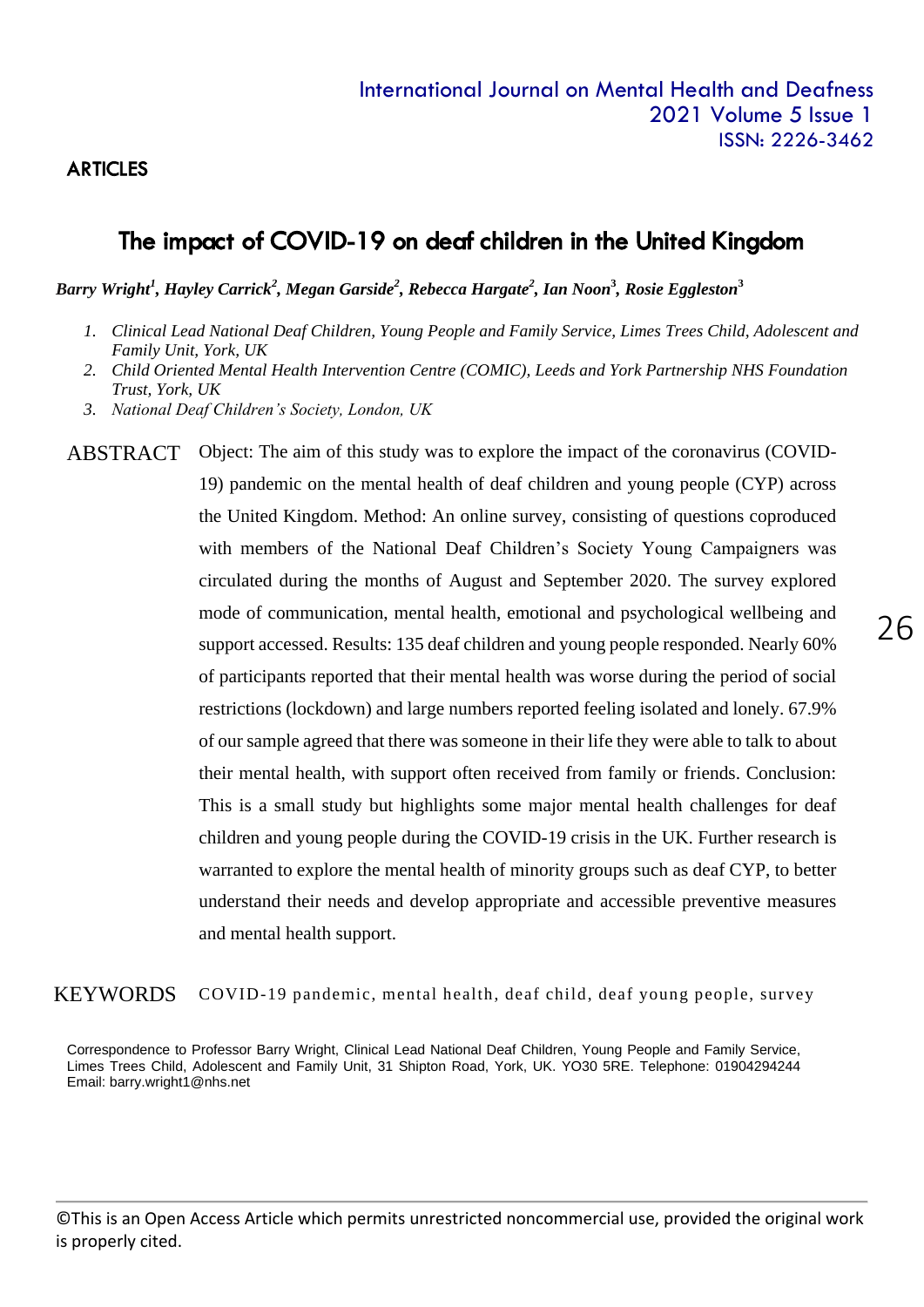### **Introduction**

There are an estimated 46,000 deaf children in England<sup>1</sup>. Prior to the coronavirus (COVID-19) pandemic, the most recent study of mental health in deaf children in England showed higher rates of mental health problems in deaf children and young people (CYP) than the wider population<sup>2</sup>. Roberts et al<sup>2</sup> employed a well-used questionnaire translated into British Sign Language (BSL) and found that 26% of a sample of 144 signing deaf CYP not currently accessing child mental health services had a *probable* mental health problem, with 57% having a *possible* mental health problem. This is higher than the general population of 11-16-year olds, where assessments using the same questionnaire showed approximately 14% were thought to have a mental disorder<sup>3</sup>.

As this finding suggests deaf children are more vulnerable to mental health problems, we wanted to know whether deaf children have been more susceptible to mental health problems during the COVID-19 pandemic. We considered this a possibility because deaf children are more likely to be isolated or victimised<sup>4,5</sup> and the subsequent period of social restrictions ('lockdown') and school closures imposed in response to the pandemic may have increased the risk of isolation. Additionally, communication barriers resulting from the increased use of face masks or coverings may make it significantly harder for deaf CYP to lipread or understand facial expressions or cues. 78% of school-aged deaf children attend a mainstream  $\text{school}^1$  and they are, on many occasions, the only deaf child in their class. This means that they may have a less accessible deaf peer group. This is important because deaf children in the UK communicate in a range of different ways. Some communicate through spoken English, especially those who are mildly deaf. Some children communicate completely in BSL with no spoken English and some may use a mixture of spoken languages, BSL or sign supported English (SSE). BSL is a fully recognised UK language since 2003, but despite this, there are relatively few opportunities for young people to learn BSL or to communicate with a peer group of other BSL users. Given the widespread dispersement of deaf children across schools, there may be relatively few opportunities for schools to develop and maintain an understanding of the deaf experience and practice effective communication with deaf children. As a result, many deaf children may experience communication challenges in their environment. This creates a number of problems for deaf CYP and their families that may lead to high levels of stress and a range of socio-emotional challenges<sup>6</sup>.

COVID-19 may have exacerbated some social and communication related challenges by taking deaf children away from those groups where communication can be most accessible (e.g. existing peer groups) and creating new barriers to communication through the increased use of face masks or coverings. Furthermore, deaf pupils may have experienced difficulties accessing school work due to lack of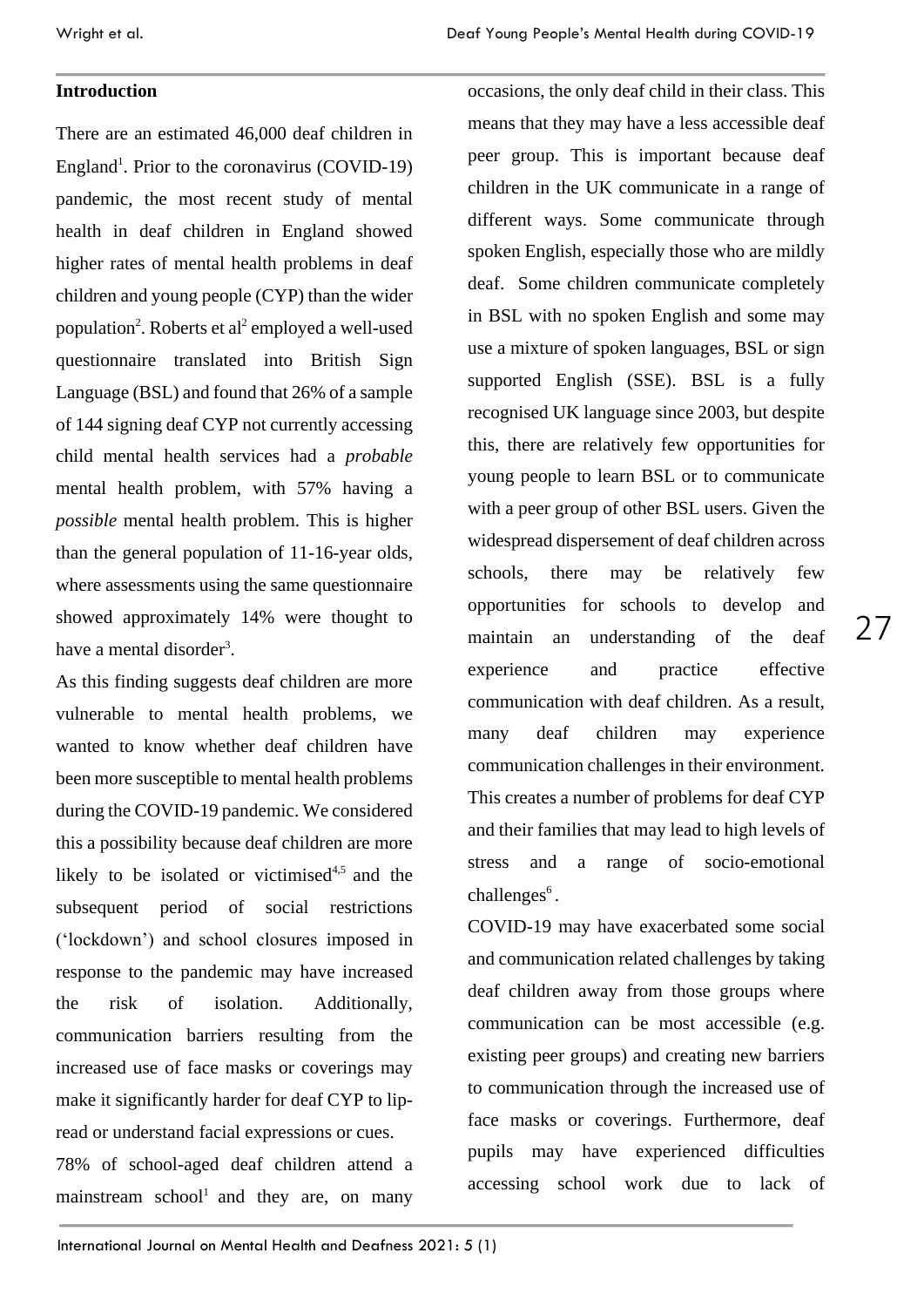accessibility to subtitles or interpreters during remote teaching<sup>7</sup>, contributing further to feelings of isolation and exclusion. The aim of the current study was to explore the impact of COVID-19 on the mental health of deaf CYP in Autumn 2020, at the same time that Young Minds, a mental health charity for young people, was conducting a similar survey in the general population of CYP<sup>8</sup>.

#### **Methods**

During the months of August and September 2020, an online survey was circulated on social media (e.g. Twitter, Facebook, Instagram), on the National Deaf Children's Society (NDCS) website and contact lists for deaf CYP. This included questions on demographic characteristics, modes of communication, emotional and psychological wellbeing and support accessed. Mental health was also measured by a question from the EQ-5D- $Y^9$ , a child-version of the EQ-5D quality-of-life measure. The survey was coproduced with members of the National Deaf Children's Society (NDCS) Young Campaigners, who provided feedback on the questions. The survey questions were available in English, BSL and Welsh. These questions received ethical approval on 24th July 2020 from the University of York Health Sciences Research Governance Ethics Committee. Participants read an online information sheet, had the opportunity to ask questions and gave fully informed consent for participation. For participants under the age of 16, parental consent was additionally provided.

All questionnaires were completed anonymously. The survey was organised and supported by both the NDCS and the Child Oriented Mental Health Intervention Centre (COMIC) in the UK.

#### **Results**

#### *Demographic characteristics*

A total of 135 participants completed the survey. One participant was excluded from analysis due to missing data. The final sample included 134 participants (mean age  $= 17.4$ , SD  $= 3.3$ ). The ages of the participants varied from 13 to 25 years. Data on age was missing for thirteen participants. Overall, the sample was largely White British (76.1%), female (61.2%), residing in England (76.1%) with just under one fifth eligible for free school meals (19.4%). Demographic characteristics of the sample are presented in Table 1.

28

*Table 1. Demographic characteristics of the participating deaf young people.*

|                      | n              | $\frac{0}{0}$ |
|----------------------|----------------|---------------|
| Age group (years)    |                |               |
| $13 - 15$            | 40             | 29.9          |
| $16 - 18$            | 46             | 34.3          |
| $19 - 25$            | 35             | 26.1          |
| Gender               |                |               |
| Female               | 82             | 61.2          |
| Male                 | 40             | 29.9          |
| Non-binary           | 5              | 3.7           |
| <b>Ethnicity</b>     |                |               |
| White British        | 102            | 76.1          |
| White Other          | 11             | 8.2           |
| <b>Black British</b> | 6              | 4.5           |
| Bangladeshi          | $\overline{2}$ | 1.5           |
| Pakistani            | 4              | 3.0           |
| Indian               | 3              | 2.2           |
| Chinese              | 1              | 0.7           |
| Other                | 1              | 0.7           |
| <b>Residence</b>     |                |               |

International Journal on Mental Health and Deafness 2021: 5 (1)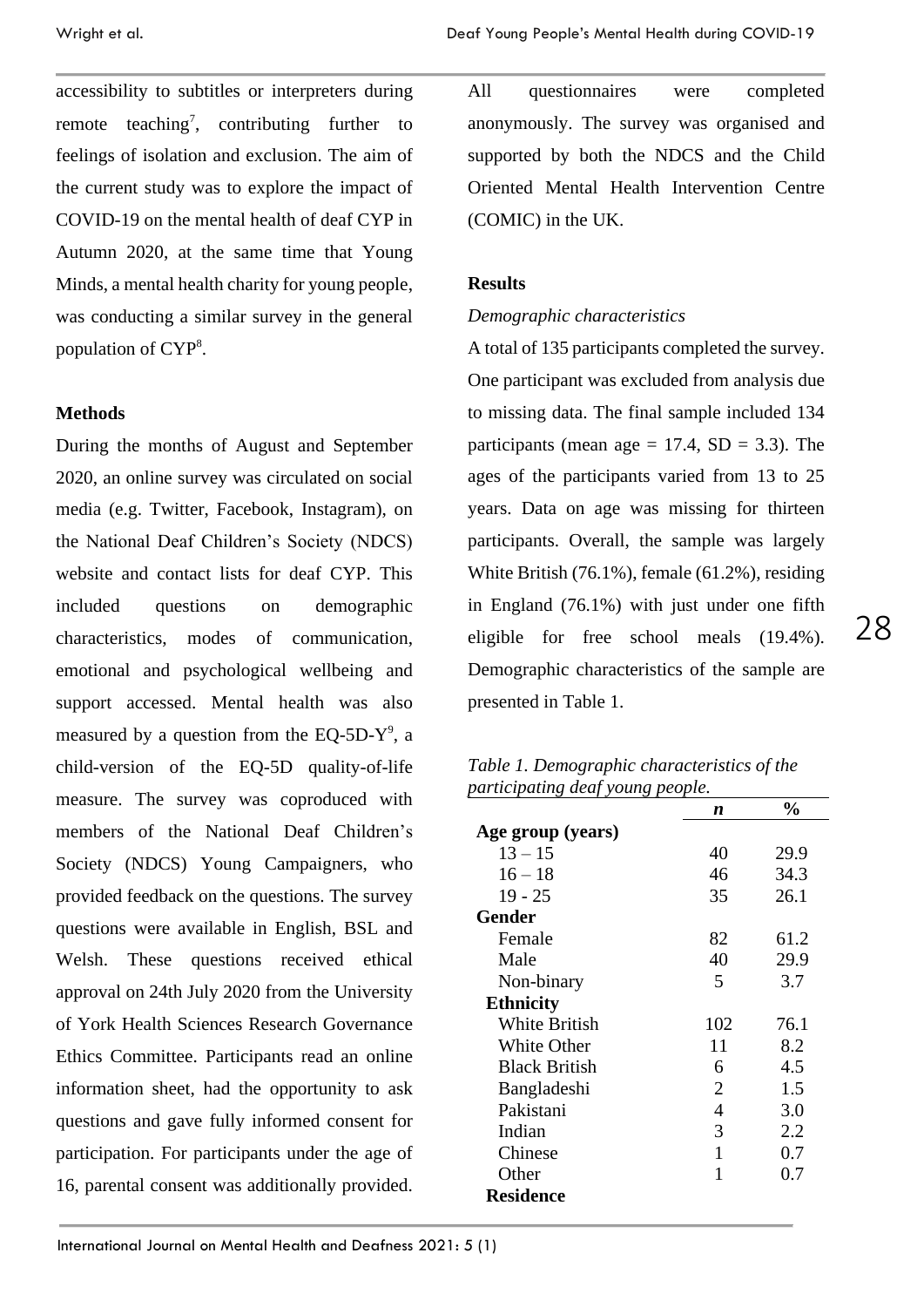| England                         | 102                   | 76.1 |
|---------------------------------|-----------------------|------|
| Scotland                        | 22                    | 16.4 |
| Wales                           | 6                     | 4.5  |
| Northern Ireland                | $\mathcal{D}_{\cdot}$ | 1.5  |
| <b>Eligible for Free School</b> |                       |      |
| <b>Meals (or previously</b>     |                       |      |
| eligible)                       |                       |      |
| Yes                             | 26                    | 19.4 |
| Nο                              | 95                    | 70.9 |
|                                 |                       |      |

# *Effects of COVID-19 on mode of*

### *communication used by deaf CYP*

The proportion of deaf CYP who communicate through spoken English was similar across different social settings (see Table 2). Fewer deaf CYP utilised BSL as their mode of communication during the pandemic compared to the proportion who reported normally using BSL to communicate with friends or in education/work.

|           | Table 2. The method of communication adopted |
|-----------|----------------------------------------------|
|           | by deaf young people in different social     |
| settings. |                                              |

|                                                   | <b>Mostly</b><br>speech | <b>Mostly</b><br>sign | <b>Both</b>   |
|---------------------------------------------------|-------------------------|-----------------------|---------------|
|                                                   |                         | language              |               |
|                                                   | $\frac{0}{0}$           | $\frac{0}{0}$         | $\frac{0}{0}$ |
| At home                                           | 74.6                    | 3.7                   | 20.1          |
| In education<br>or work                           | 74.6                    | 6.0                   | 14.2          |
| With friends                                      | 67.9                    | 9.7                   | 20.9          |
| With others<br>during the<br>COVID-19<br>pandemic | 72.9                    | 3.0                   | 18.8          |

# *Effects of COVID-19 on mental health and wellbeing*

Nearly 60% of deaf young people indicated that their mental health was worse during the period

of lockdown (see Table 3). However, about a tenth of deaf CYP indicated that their mental wellbeing had improved during this period. Some quotes to contextualise this in the free text box included:

*"During lockdown, I feel like I have lost my confidence and I am more nervous than usual. Video calls with my school were always a struggle and the amount of online school work did not help… I felt quite lonely. Not being able to hang out with my friends as I did, to understand what people are saying because they are wearing masks and just feeling quite isolated and helpless."*

*"I can get stressed easily and the lockdown hadn't make it much better as I have a limited range of activities and it can get boring very easily. Also I am the only Deaf person in my family and I can get a little lonely as they don't always tell everything in BSL at dinner time etc."*

*"Being in lockdown means that I'm not able to see my friends a lot which is really hard for me. And especially now that we have to wear masks, I don't want to go out anymore because it's so hard to understand anyone because everything is so muffled and quiet. It means I don't want to talk to anyone due to not being able to lip read and understand. I feel isolated from conversations."*

*"Although my school did set some work, I did nothing because they were inaccessible and*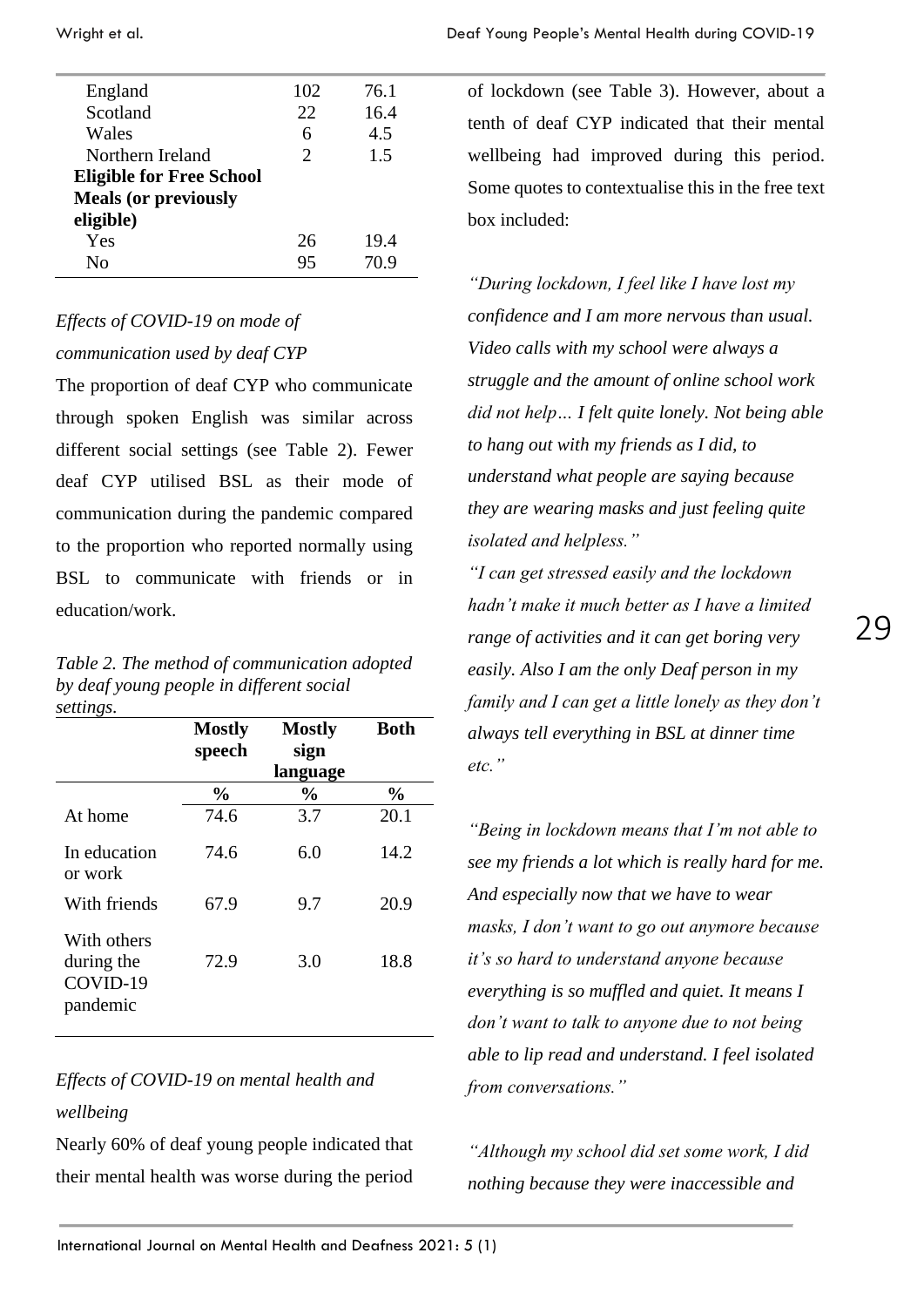*that did create an negative impact on my mental health seeing my other hearing classmates being able to complete it with relative ease. I just simply avoided all the work... I noticed without the additional stress from school, my mental health has improved."*

*"I finally got to leave my mainstream school (since GCSEs were cut off) which affected my mental health by being inaccessible and a very isolating experience. Now I'm at home where I can use BSL everyday (my family is Deaf) and I can FaceTime my friends much more often. The chance to use more BSL has made me feel happier."*

Although almost three quarters of our sample had been able to stay in touch with friends, large numbers (57.5%) reported feeling isolated and lonely (see Table 3). Just over two thirds of respondents agreed that there was someone in their life with whom they feel comfortable discussing their mental health, with support often received from family and friends.

*Table 3. Descriptive statistics of mental health outcomes related to the COVID-19 pandemic.* 

|                                     | n  |      |
|-------------------------------------|----|------|
| <b>Description of mental health</b> |    |      |
| today                               |    |      |
| Not sad, worried or                 | 48 | 35.8 |
| unhappy                             |    |      |
| A bit sad, worried or               | 72 | 53.7 |
| unhappy                             |    |      |
| Very sad, worried or                | 13 | 9.7  |
| unhappy                             |    |      |
| <b>Mental health and wellbeing</b>  |    |      |
| during lockdown                     |    |      |
| Much better                         |    | 3.0  |
| A bit better                        |    | 7.5  |

| No difference                         | 20             | 14.9 |
|---------------------------------------|----------------|------|
| A bit worse                           | 52             | 38.8 |
| Much worse                            | 28             | 20.9 |
| Don't know                            | 20             | 14.9 |
| <b>Maintained contact with</b>        |                |      |
| friends during lockdown               |                |      |
| Agree                                 | 97             | 72.4 |
| Neither agree nor disagree            | 16             | 11.9 |
| Disagree                              | 18             | 13.4 |
| <b>Felt lonely or isolated during</b> |                |      |
| lockdown                              |                |      |
| Agree                                 | 77             | 57.5 |
| Neither agree nor disagree            | 25             | 18.7 |
| Disagree                              | 30             | 22.4 |
| <b>Feel confident talking to</b>      |                |      |
| someone about own mental              |                |      |
| health                                |                |      |
| Agree                                 | 59             | 44.0 |
| Neither agree nor disagree            | 32             | 23.9 |
| Disagree                              | 41             | 30.6 |
| There is someone in my life           |                |      |
| that I feel able to talk to           |                |      |
| about my mental health                |                |      |
| Agree                                 | 91             | 67.9 |
| Neither agree nor disagree            | 18             | 13.4 |
| Disagree                              | 22             | 16.4 |
| <b>Seek mental health support</b>     |                |      |
| from                                  |                |      |
| Family                                | 66             | 49.3 |
| Friends                               | 49             | 36.6 |
| Social media                          | 34             | 25.4 |
| Teacher of the Deaf                   | 10             | 7.5  |
| A professional at                     | 15             | 11.2 |
| school/college/university             |                |      |
| Work colleague                        | 3              | 2.2  |
| A mental health                       | 16             | 11.9 |
| professional who supports             |                |      |
| all young people                      |                |      |
| A mental health                       | 7              | 5.2  |
| professional who supports             |                |      |
| deaf young people                     |                |      |
| Website for all young                 | 8              | 6.0  |
| people                                |                |      |
| Website for deaf people               | 2              | 1.5  |
| <b>Buzz</b> website                   | $\mathbf{1}$   | 0.7  |
| National Deaf Children's              | 4              | 3.0  |
| Society                               |                |      |
| Crisis text service                   | 5              | 3.7  |
| <b>GP</b>                             | 6              | 4.5  |
| Youth worker                          | $\overline{c}$ | 1.5  |
| Other                                 | 5              | 3.7  |
|                                       |                |      |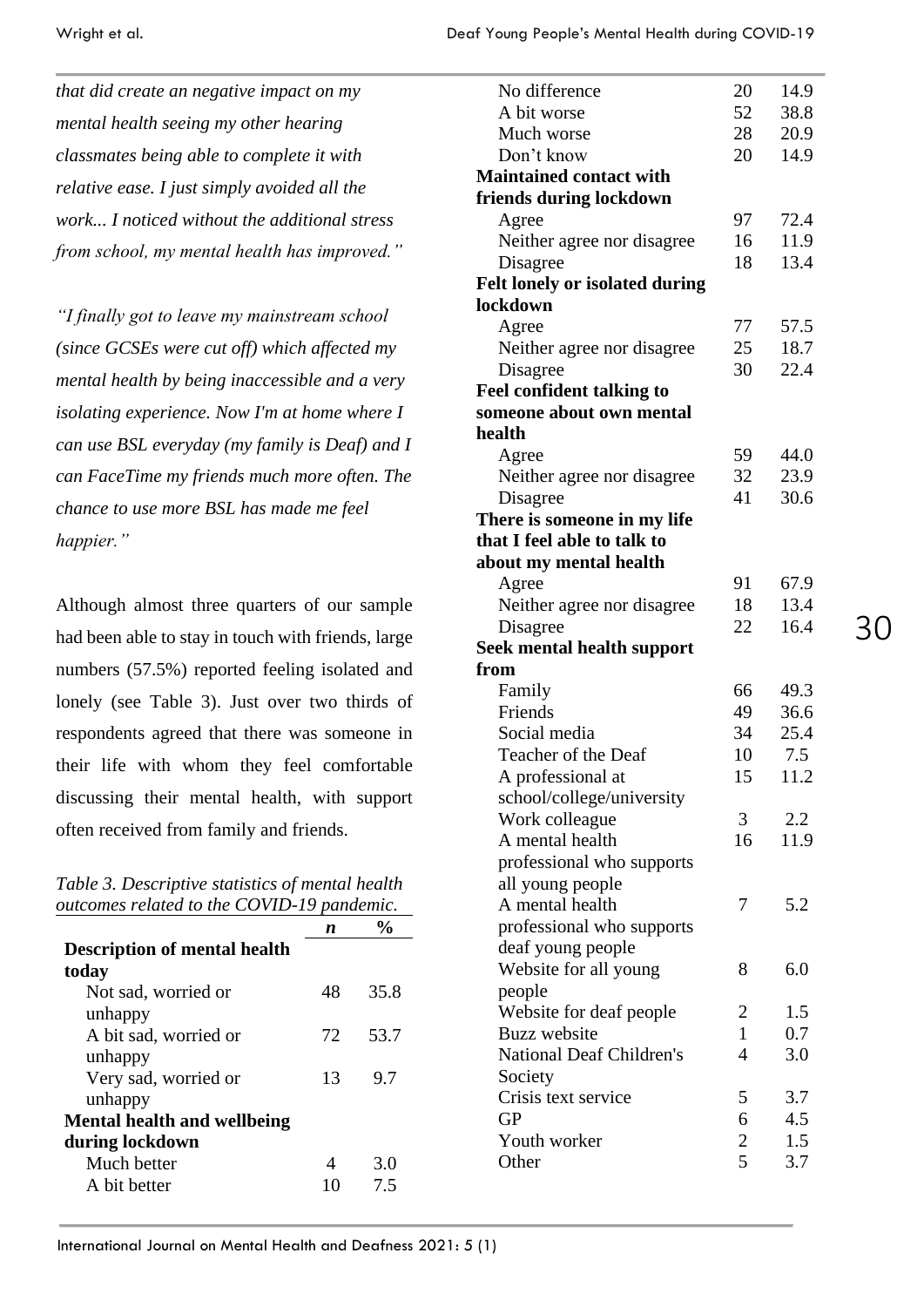None of the above - haven't received any information, advice or support 27 20.1

The reported declines in mental health and wellbeing were similar across age groups and regions (see Table 4). However, a higher proportion of female respondents reported worsening mental health compared to their male peers. Additionally, White respondents and those who were not eligible for free schools meals also had higher rates of poor mental health.

# *Table 4. Proportion of CYP with worsening mental health due to the COVID-19 lockdown by demographic group*

|                          | n            | $\frac{0}{0}$ |
|--------------------------|--------------|---------------|
| All respondents          | 80           | 59.7          |
|                          |              |               |
| Age group (years)        |              |               |
| $13 - 15$                | 24           | 60.0          |
| $16 - 18$                | 26           | 56.5          |
| $19 - 25$                | 24           | 68.5          |
| <b>Gender</b>            |              |               |
| Female                   | 59           | 72.0          |
| Male                     | 15           | 37.5          |
| Non-binary               | 3            | 60.0          |
| <b>Ethnicity</b>         |              |               |
| <b>White British</b>     | 65           | 63.7          |
| White Other              | 6            | 85.7          |
| Other                    | 7            | 41.2          |
| <b>Residence</b>         |              |               |
| England                  | 63           | 61.8          |
| Scotland                 | 12           | 54.5          |
| Wales                    | 3            | 50.0          |
| Northern Ireland         | $\mathbf{1}$ | 50.0          |
| <b>Eligible for Free</b> |              |               |
| <b>School Meals (or</b>  |              |               |
| previously eligible)     |              |               |
| Yes                      | 12           | 46.2          |

| '~ | - | 64 |
|----|---|----|
|    |   |    |

#### **Discussion**

#### *Comparison to other national surveys*

The present study examined the psychological impact of the COVID-19 pandemic on deaf CYP in the UK. Based on the findings from the current study, almost 60% of deaf CYP experienced declines in their mental health during the first national lockdown in 2020, a period when substantial social restrictions were imposed in the UK. These high rates of mental health problems may be related to increased loneliness and social isolation<sup>10</sup>, which over half of respondents (57.5%) had experienced. This study concords with a growing body of research which has demonstrated that the mental health of the general CYP population has deteriorated during the pandemic. For example, Young Minds reported that 83% of young people had experienced poor mental health in March  $2020^{11}$ , with this figure decreasing marginally to 81% in Summer  $2020^{12}$ . In a study conducted by Young Minds in Autumn  $2020^8$ , a sample of young people with a history of mental health needs reported on the impact of returning to school during the COVID-19 crisis on their mental health using similar measures as implemented in the current study. Young Minds reported that many young people had found returning to education challenging, with just over two thirds of respondents (69%) experiencing pronounced declines in their mental health. Given that our sample included only deaf CYP, including those without a history of mental health needs, it is

International Journal on Mental Health and Deafness 2021: 5 (1)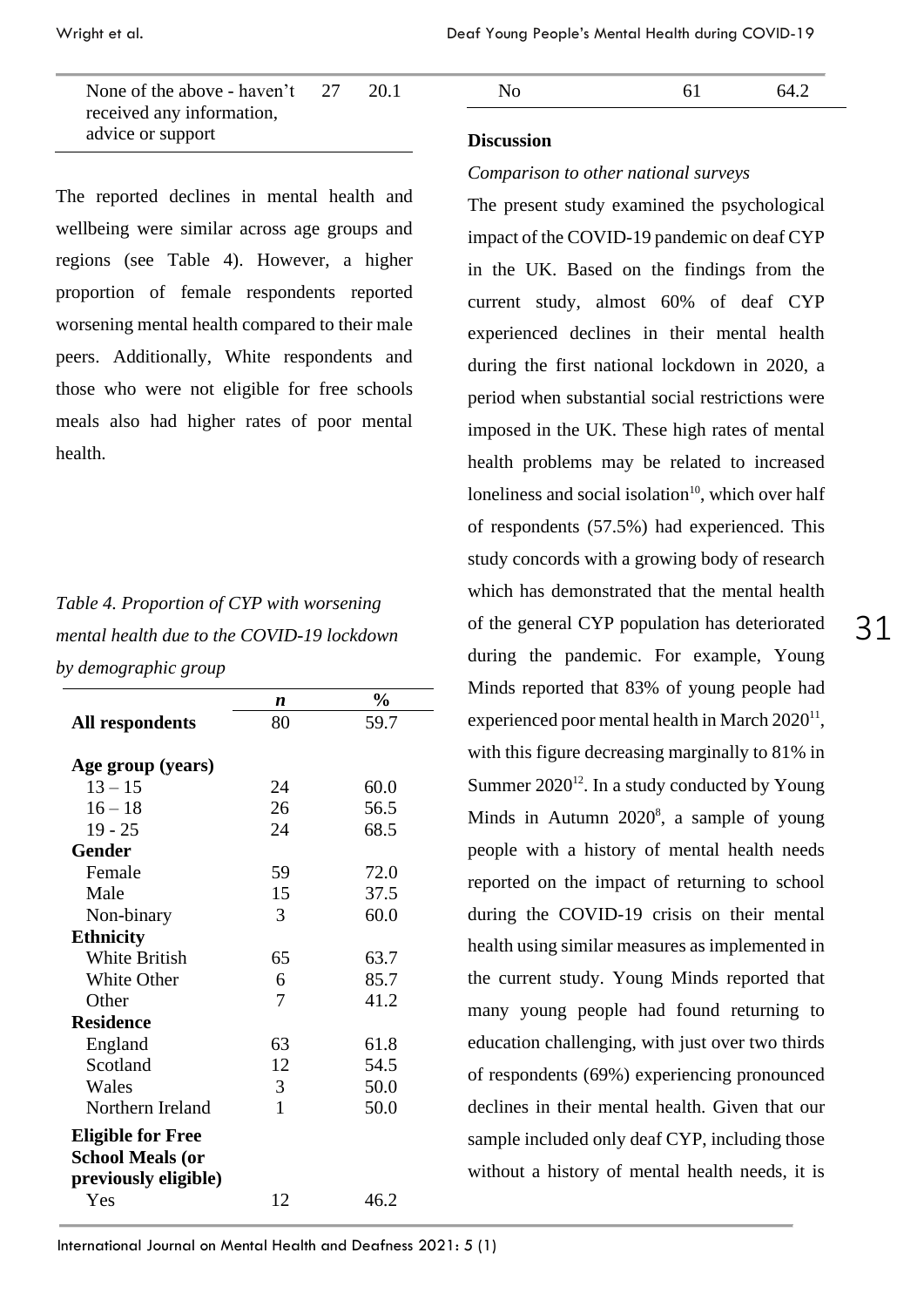concerning that a similar proportion of participants reported mental health problems across these two samples. Combining the results reported here with those from prior research, it appears that the COVID-19 crisis has had a negative impact on the mental wellbeing of both deaf and hearing CYP, with additional factors affecting the mental health of deaf children.

Accessing mental health support at school shows different profiles in the two groups. Our findings suggest that only 18.7% of deaf CYP have received support from either their Teacher of the Deaf or another professional within the educational environment. In contrast, Young Minds observed that 27% of their populationbased sample had received mental wellbeing support from a member of staff at school<sup>8</sup>. Although the young people who responded to the Young Minds survey already had an identified need, and hence were more likely to have an identified contact for support, it is possible that some of this discrepancy may be related to reduced accessibility to Teachers of the Deaf during the pandemic. Firstly, the number of Teachers of the Deaf has declined in recent years<sup>1</sup> and secondly, the peripatetic nature of their role was reduced or made more challenging during the first national lockdown when school closures were imposed. Whatever the reason, these findings indicate that the vast majority of CYP (whether deaf or hearing) receive little mental health provision at school at a time when there has been a national focus on improving mental health support in schools $13$ . However, just over two thirds (67.9%) of the

participating deaf CYP in our sample agreed that there was someone in their life they were able to talk to about their mental health, thereby suggesting that other means of support, for example from family or friends, were helpful routes for support. This reinforces the importance of family support across the landscape of services for deaf CYP and their families<sup>14</sup>.

# *Why deaf CYP may be struggling in the COVID-19 pandemic*

Deaf children commonly have delayed educational outcomes $^{15,16}$  and poorer long term outcomes such as increased unemployment<sup>17</sup>. This may be mediated by a range of other factors in their experience and development including higher risk of 'language deprivation'<sup>18</sup> and  $delay^{19}$  and often, as a result, problems with delayed cognitive development such as abstract thinking and problem-solving skills<sup>20,21</sup>. There have been improvements in literacy and spoken language outcomes since the Universal Newborn Hearing Screening Programme (UNHSP) was introduced<sup>22</sup> but researchers have called for a broader range of outcomes to be measured<sup>23</sup>. This is because, even after the introduction of UNHSP, deaf children face challenges across a range of domains including those described above, sustaining peer relationships and developing and maintaining self-esteem<sup>24</sup>. Additionally, deaf children have unique patterns of social and emotional development which may predispose them to increased psychological distress in a largely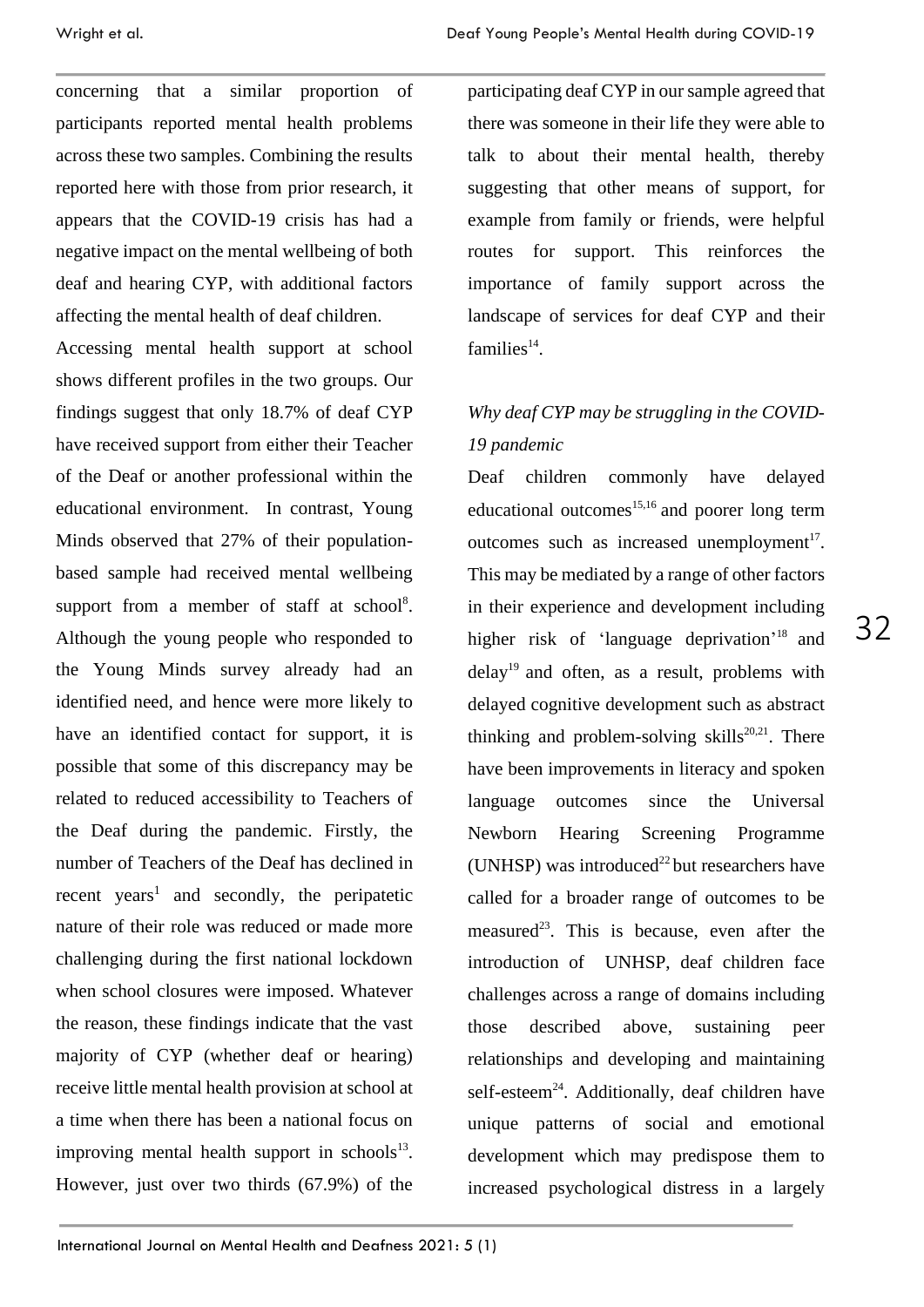hearing world<sup>25,26</sup>. Research shows that victimisation can also lead to more mental health problems for children alongside other vulnerability factors such as socio-economic disadvantage<sup>27</sup>. Interestingly, 10.5% of children said that their mental health was better during lockdown, perhaps because it enabled them to avoid stressful circumstances (e.g. some school situations, bullying etc). A much larger group (59.7%) said their mental health was worse, with a staggering 63.4% saying that they were sad, worried or unhappy. This is substantially higher than pre-COVID comparative data from other countries, where the proportion of CYP who reported feeling sad, worried or unhappy was 18.7% in Sweden, 23.1% in Spain, 38% in South Africa and Italy and 39.6% in Germany<sup>28</sup>. In England, a recent study conducted before the COVID-19 crisis found that 40% of CYP felt sad, worried or unhappy<sup>29</sup>.

### *Limitations of this study*

A small sample of deaf children participated in the current study, thereby limiting the generalisability of the findings to the wider population. We also have no comparable data with deaf CYP from prior to the COVID-19 pandemic to benchmark some of these results against. The results presented here should therefore be treated with caution. However, at the very least, our findings suggest that further research is warranted to explore the mental health of minority groups such as deaf CYP both in general and in times of prolonged challenge and crisis.

# *What should we do in terms of reducing mental health problems now and in the future*

Deaf CYP recognised the challenges posed by the national lockdown and COVID-19. At the same time, many set out their frustation that better support was not being provided to them. This support ranged from accessible learning, mental health needs and addressing the communication barriers created by face masks.

*"Schools need to ensure all their resources and online work are actually accessible to avoid Deaf children from being discouraged and affect their mental health."*

*"The Government needs to get on with the situation and actually deal with mental health funding and support as well as solving the virus and put things in place that will reduce the virus asap because people have a life and need to be out and about, not stuck at home."*

*"Get the Government to understand that hearing difficulties are not easy to manage on ropey computer sound, for kids who are trying to study. And get going with see through masks!"*

Many deaf CYP also talked about the importance of support from their peers and family members, and the importance of good communication.

Some young people manage to get through adversity better than others and understanding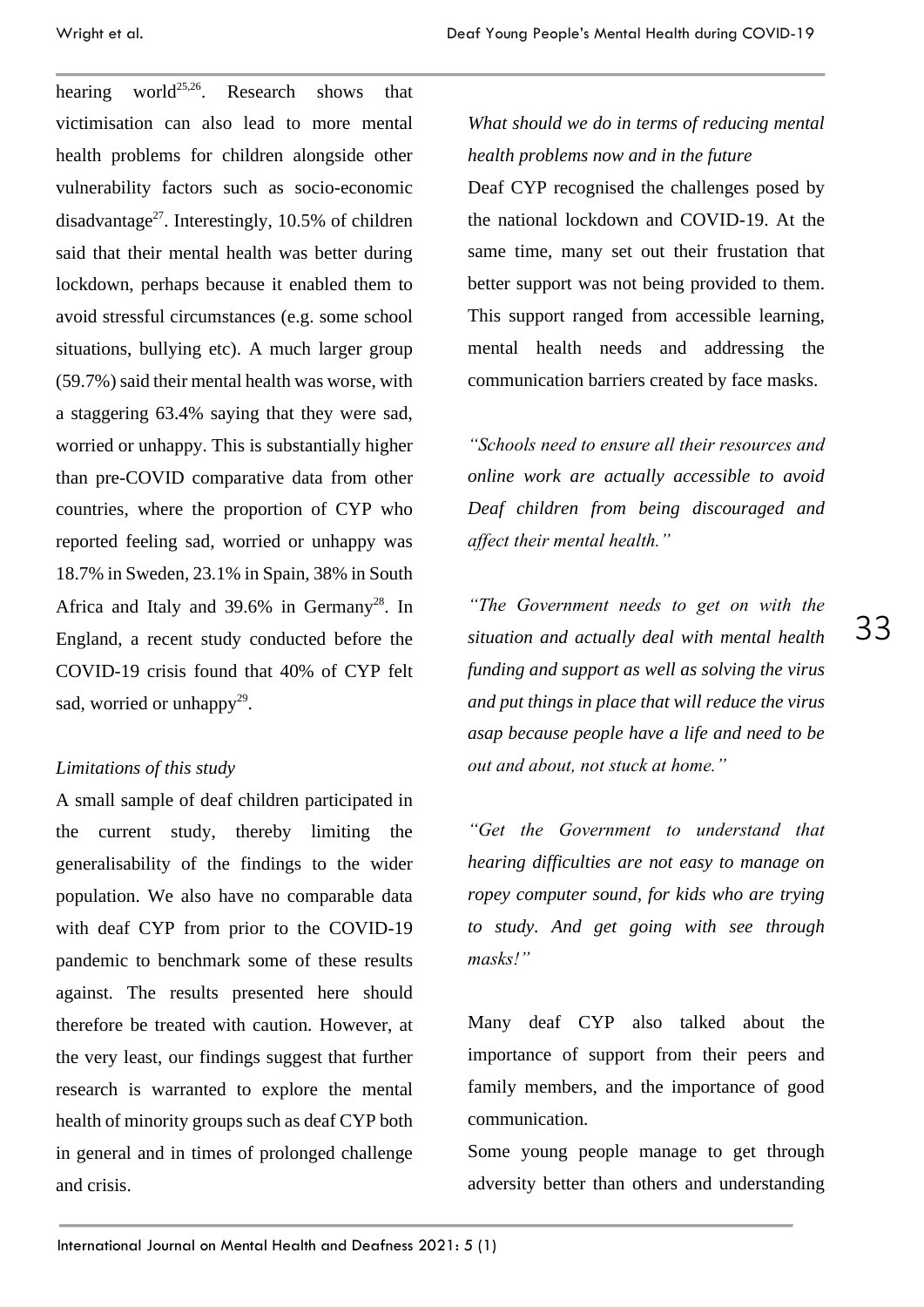this is important<sup>30</sup>. We need to understand this when planning for future provision and to make sure we reduce the inequalities in access experienced between deaf and hearing children. We also need to think carefully about providing access for mental health support in this population. Specialist support is available from the National Deaf CAMHS in England<sup>31</sup> but day to day support for mental health problems and to promote social and emotional development which is accessible and appropriate to deaf CYP should be a priority in these challenging times.

### **References**

- 1. CRIDE. CRIDE 2019 England Report. Internet. 2019. Retrieved September 2020. Available from: ndcs.org.uk/informationand-support/being-deaffriendly/information-forprofessionals/research-anddata/consortium-for-research-into-deafeducation-cride-reports/
- 2. Roberts S, Wright B, Moore K, Smith J, Allgar V, Tennant A. Translation into British Sign Language and validation of the Strengths and Difficulties Questionnaire. Health Serv Delivery Res. 2015; 3(2): 1-95.
- 3. Sadler K, Vizard T, Ford T, Marchesell F, Pearce N, Mandalia D, Davis J, Brodie E, Forbes N, Goodman A, Goodman R. Mental health of children and young people in England, 2017. NHS Digital. 2018. 1-35.
- 4. Wolters N, Knoors HE, Cillessen AH, Verhoeven L. Predicting acceptance and popularity in early adolescence as a function of hearing status, gender, and educational setting. Research in developmental disabilities. 2011; 32(6):2553-2565.
- 5. Kvam MH. Sexual abuse of deaf children. A retrospective analysis of the prevalence and characteristics of childhood sexual abuse among deaf adults in Norway. Child abuse & neglect. 2004; 28(3):241-251.
- 6. Peterson CC, O'Reilly K, Wellman HM. Deaf and hearing children's development of theory of mind, peer popularity, and leadership during middle childhood. Journal of experimental child psychology. 2016; 149:146-158.
- 7. Quail T. BATOD survey summary Members' views on how COVID-19 and the lockdown had been affecting education and children's services. Internet. 2020. Retrieved December 2020. Available from: https://www.batod.org.uk/resource/batodsurvey-summary-members-views-on-howcovid-19-and-the-lockdown-had-beenaffecting-education-and-childrens-services/
- 8. Young Minds. Coronavirus: Impact on young people with mental health needs. Survey 3: Autumn 2020 - return to school. Internet. 2020. Retrieved December 2020. Available from: https://youngminds.org.uk/media/4119/you ngminds-survey-with-young-peoplereturning-to-school-coronavirus-reportautumn-report.pdf
- 9. Wille N, Badia X, Bonsel G, Burström K, Cavrini G, Devlin N, Egmar AC, Greiner W, Gusi N, Herdman M, Jelsma J. Development of the EQ-5D-Y: a child-friendly version of the EQ-5D. Quality of life research. 2010; 19(6):875-886.
- 10. Loades ME, Chatburn E, Higson-Sweeney N, Reynolds S, Shafran R, Brigden A, Linney C, McManus MN, Borwick C, Crawley E. Rapid Systematic Review: The Impact of Social Isolation and Loneliness on the Mental Health of Children and Adolescents in the Context of COVID-19. Journal of the American Academy of Child & Adolescent Psychiatry. 2020; 59(11):1218-1239.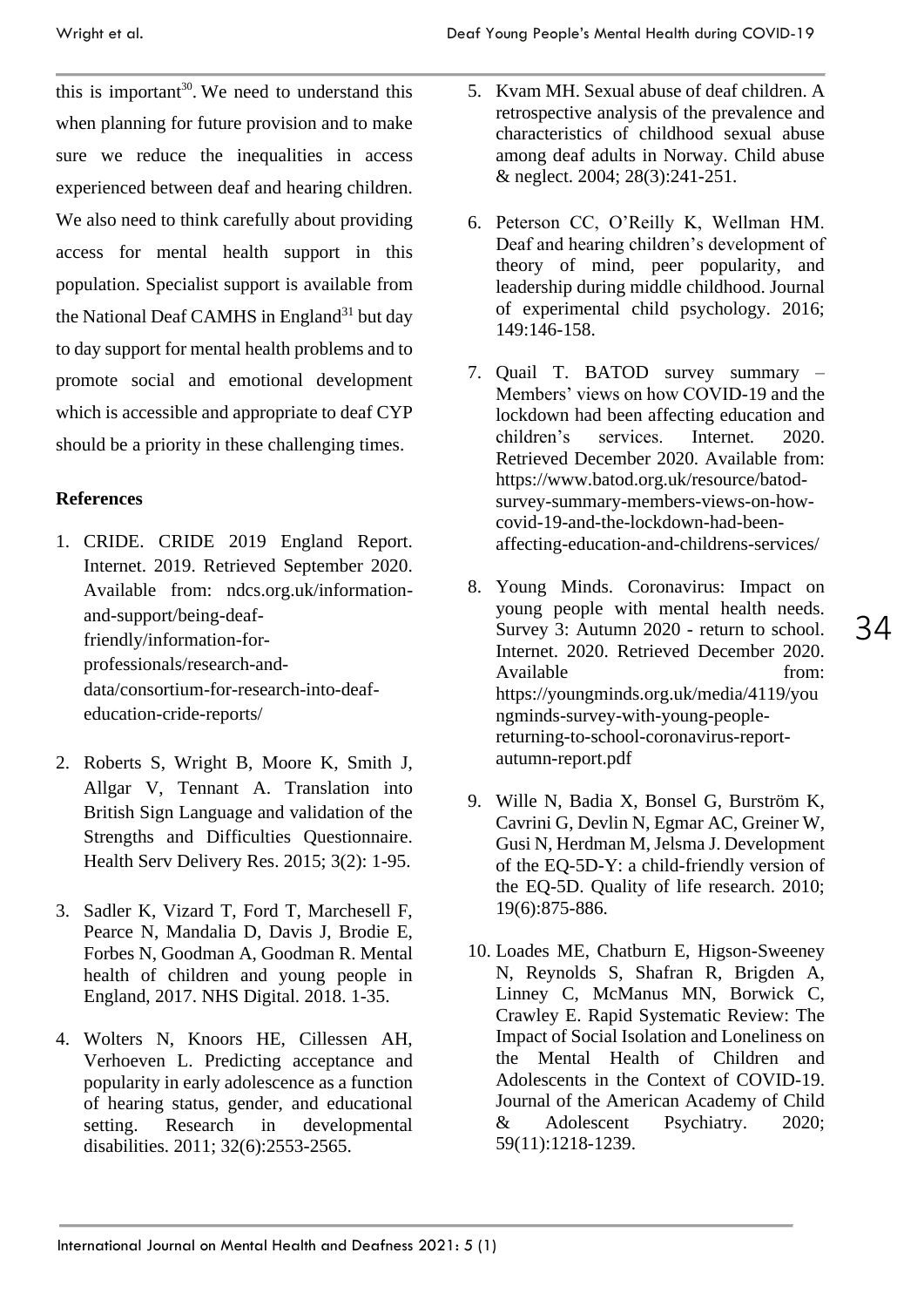- 11. Young Minds. Coronavirus: Impact on young people with mental health needs. Internet. 2020. Retrieved December 2020. Available from: https://youngminds.org.uk/media/3708/coro navirus-report\_march2020.pdf
- 12. Young Minds. Coronavirus: Impact on young people with mental health needs. Survey 2: Summer 2020. Internet. 2020. Retrieved December 2020. Available from: https://youngminds.org.uk/media/3904/coro navirus-report-summer-2020-final.pdf
- 13. Department for Health & Social Care and Department for Education. Government Response to the Consultation on *Transforming Children and Young People's Mental Health Provision: a Green Paper*  and Next Steps*.* Internet. 2018. Retrieved December 2020. Available from: https://assets.publishing.service.gov.uk/gov ernment/uploads/system/uploads/attachmen t\_data/file/728892/government-response-toconsultation-on-transforming-children-andyoung-peoples-mental-health.pdf
- 14. Moeller MP, Carr G, Seaver L, Stredler-Brown A, Holzinger D. Best practices in family-centered early intervention for children who are deaf or hard of hearing: An international consensus statement. The Journal of Deaf Studies and Deaf Education. 2013; 18(4):429-445.
- 15. NDCS. Post-16 education data on deaf young people. Internet. 2018. Retrieved September 2020. Available from: ndcs.org.uk/information-and-support/beingdeaf-friendly/information-forprofessionals/research-and-data/
- 16. Hendar O, O'Neill R. Monitoring the achievement of deaf pupils in Sweden and Scotland: Approaches and outcomes. Deafness & education international. 2016; 18(1):47-56.
- 17. Action on Hearing Loss. Hearing Matters. Internet. 2015. Retrieved September 2020. Available from: https://rnid.org.uk/wp-

content/uploads/2020/05/Hearing-Matters-Report.pdf

- 18. Hall WC. What you don't know can hurt you: The risk of language deprivation by impairing sign language development in deaf children. Maternal and child health journal. 2017; 21(5):961-965.
- 19. Peterson CC. Empathy and theory of mind in deaf and hearing children. Journal of deaf studies and deaf education. 2016; 21(2):141- 147.
- 20. Traxler CB. The Stanford Achievement Test: National norming and performance standards for deaf and hard-of-hearing students. Journal of deaf studies and deaf education. 2000; 5(4):337-348.
- 21. Kyle FE, Harris M. Concurrent correlates and predictors of reading and spelling achievement in deaf and hearing school children. The Journal of Deaf Studies and Deaf Education. 2006; 11(3):273-288.
- 22. Pimperton H, Blythe H, Kreppner J, Mahon M, Peacock JL, Stevenson J, Terlektsi E, Worsfold S, Yuen HM, Kennedy CR. The impact of universal newborn hearing screening on long-term literacy outcomes: a prospective cohort study. Archives of disease in childhood. 2016; 101(1):9-15.
- 23. Pimperton H, Kennedy CR. The impact of early identification of permanent childhood hearing impairment on speech and language outcomes. Archives of disease in childhood. 2012; 97(7):648-653.
- 24. Scheetz NA. Psychosocial aspects of deafness. Allyn & Bacon. 2004.
- 25. Brown MP, Cornes A. Mental health of deaf and hard-of-hearing adolescents: what the students say. Journal of deaf studies and deaf education. 2015; 20(1):75-81.
- 26. Szarkowski A, Young A, Matthews D, Meinzen-Derr J. Pragmatics development in deaf and hard of hearing children: a call to